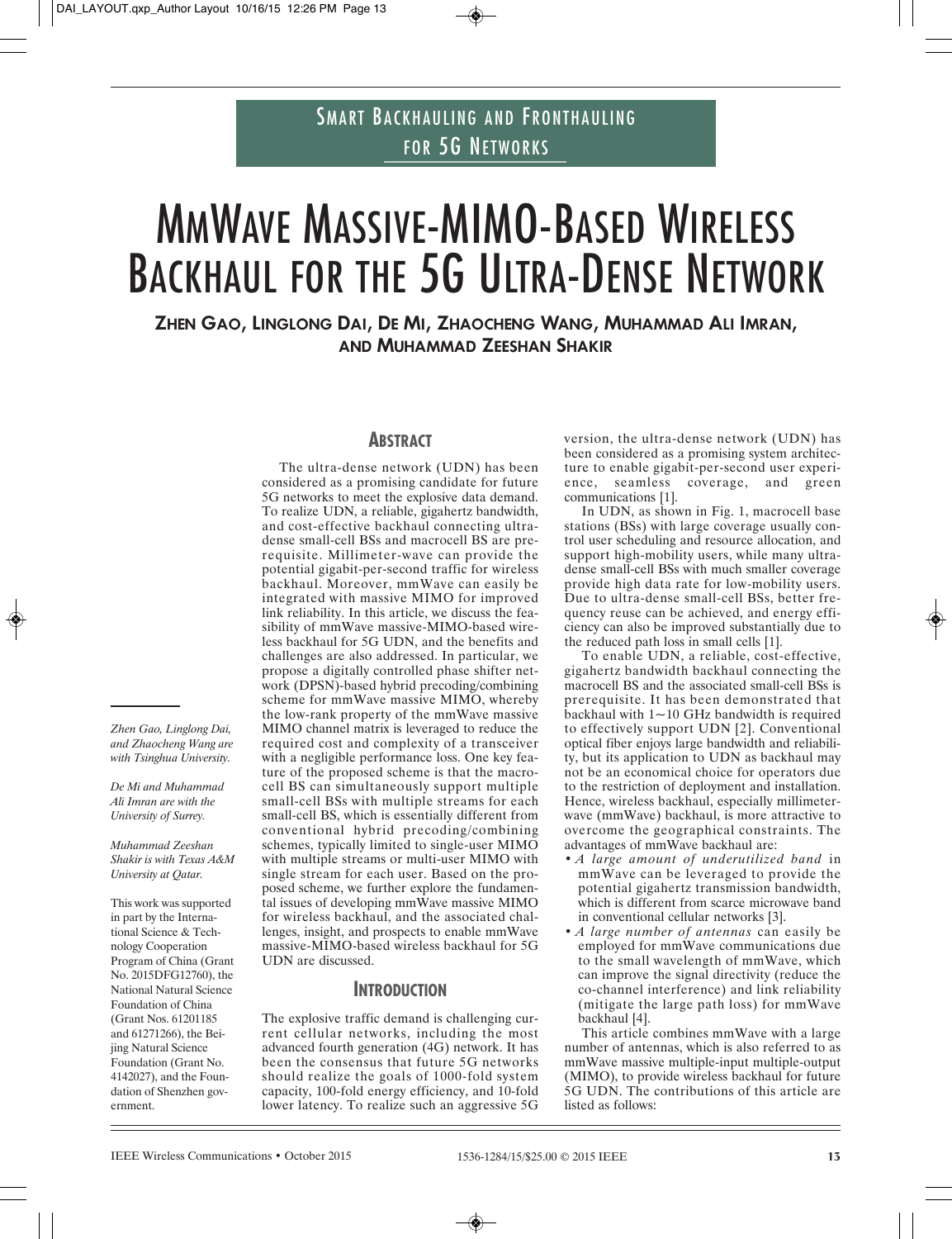

**Figure 1.** MmWave massive-MIMO-based wireless backhaul for 5G UDN.

- We discuss the feasibility and challenges of the mmWave massive-MIMO-based backhaul for UDN, where its advantages, and differences compared with conventional massive MIMO working at sub-3~6 GHz for the radio access network (RAN) are also addressed. Moreover, the sparsity of mmWave massive MIMO channels is stressed.
- We explore key issues and potential research directions of the cost-effective mmWave massive MIMO for UDN backhaul. In particular, a digitally controlled phase shifter network (DPSN)-based hybrid precoding/combining and the associated compressive sensing (CS) based channel estimation is proposed.
- We address the benefits of the wireless backhaul for 5G UDN with the technique of mmWave massive MIMO, which may provide a viable approach to realize the novel backhaul network topology, scheduling strategy, and efficient in-band backhaul in mmWave.

# **FEASIBILITY AND CHALLENGES OF MMWAVE MASSIVE MIMO FOR WIRELESS BACKHAUL IN 5G UDN**

In UDN, small cells are densely deployed in hotspots (e.g., office buildings, shopping malls, residential apartments) with high data rate to provide traffic offload from macrocells, since the large majority of traffic demand comes from these hotspots. Hence, the backhaul between the macrocell BS and the associated small-cell BSs should provide large bandwidth with reliable link transmission. Besides, power efficiency and deployment cost are also key considerations for operators.

## **MMWAVE IS SUITABLE FOR WIRELESS BACKHAUL IN 5G UDN**

Traditionally, mmWave is not used for RAN in existing cellular networks due to its high path loss and expensive electron components. However, mmWave is especially suitable for backhaul in UDN due to the following reasons.

**High-capacity and inexpensive:** The large amount of underutilized mmWave including unlicensed V-band (57–67 GHz) and lightly licensed E-band (71–76 GHz and 81–86 GHz) (the specific regulation may vary from country to country) can provide potential gigahertz transmission bandwidth [3]. For example, more than 1 Gb/s backhaul capacity can be supported over a 250 MHz channel in E-band [2].

**Immunity to interference:** The transmission distance comfort zone for E-band is up to several kilometers due to rain attenuation, while that for V-band is about 500–700 m due to both the rain and oxygen attenuation. Due to high path loss, mmWave is suitable for UDN, where improved frequency reuse and reduced inter-cell interference are expected. It should be pointed out that rain attenuation is not a big issue for mmWave used in UDN. If we consider very heavy rainfall of 25 mm/hr, the rain attenuation is only around 2 dB in E-band if we consider the distance of a backhaul link is 200 m in typical urban UDN [3].

**Small form factor:** The small wavelength of mmWave implies that massive antennas can easily be equipped at both macro and small-cell BSs, which can improve the signal directivity and compensate severe path loss of mmWave to achieve larger coverage in turn [4]. Hence, the compact mmWave backhaul equipment can easily be deployed with low-cost sites (e.g., light poles, building walls, bus stations) and short installation time.

## **MMWAVE MASSIVE MIMO IS DIFFERENT FROM MICROWAVE MASSIE MIMO**

Inheriting the advantages of conventional microwave massive MIMO, mmWave massive MIMO has flexible beamforming, spatial multiplexing, and diversity. Hence, mmWave massive MIMO brings not only the improved reliability of the backhaul link, but also new architecture of a backhaul network including a flexible network topology and scheduling scheme, which will be further detailed later. However, compared to conventional microwave (sub- $3 \sim 6$  GHz) massive MIMO used for RAN, the implementation of mmWave massive MIMO also brings challenges as follows.

•First, the cost and complexity of a transceiver, including high-speed analog-digital converters (ADCs) and digital-analog converters (DACs), synthesizers, mixers, and so on in mmWave communications are much larger than those in conventional microwave communications. Hence, massive low-cost antennas but a limited number of expensive baseband (BB) chains can be an appealing transceiver structure for mmWave massive MIMO, which, however, challenges conventional precoding/combining schemes.

•Second, the number of antennas in mmWave at both macro and small-cell BSs can be much larger than that in conventional microwave massive MIMO due to the much smaller wavelength of mmWave. This implies the challenge that channel estimation in mmWave massive MIMO can be more difficult even when time-division duplex (TDD) leveraging the chan-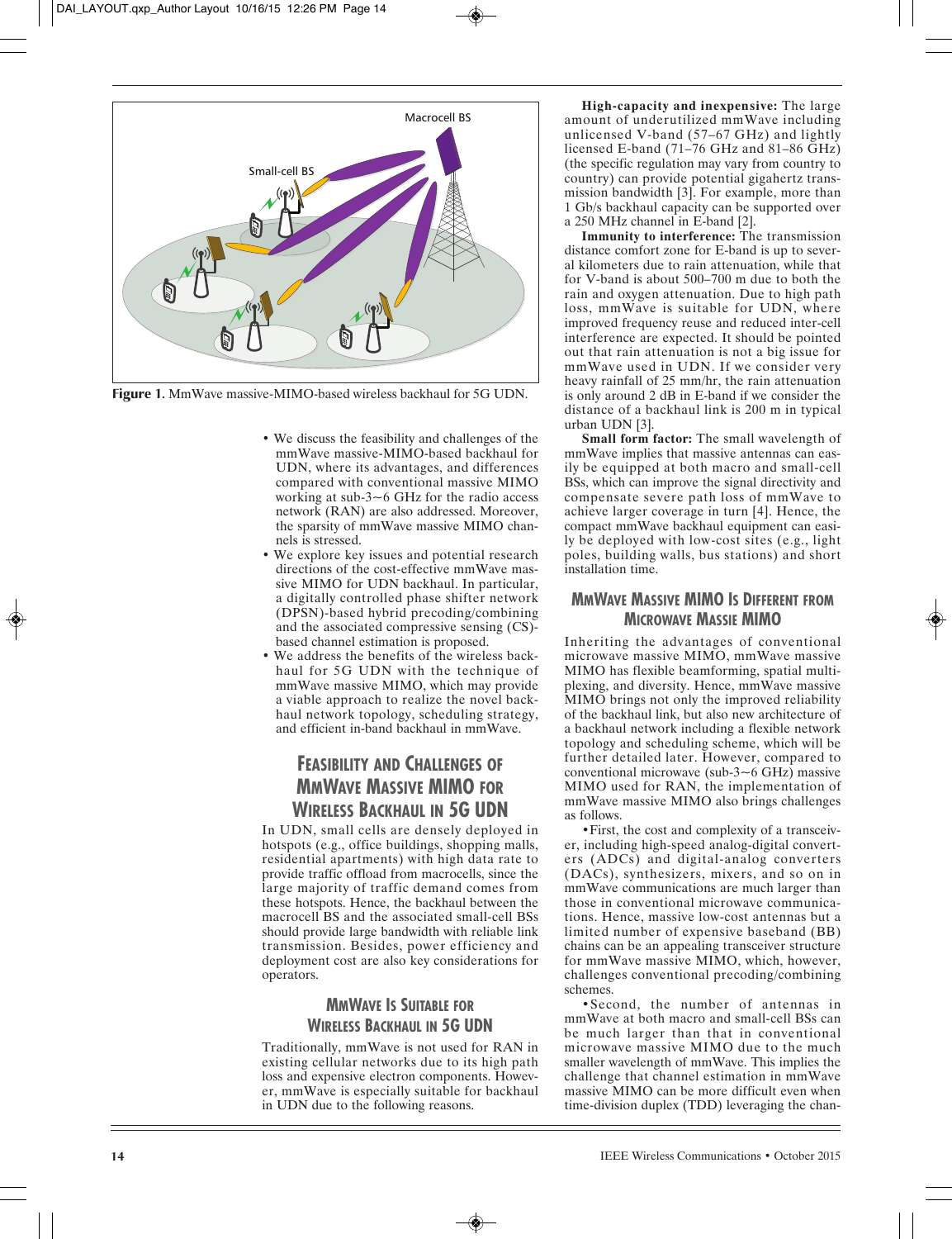nel reciprocity is considered. Even for TDDbased mmWave communications, the synchronization and calibration error of radio frequency (RF) chains to guarantee the channel reciprocity are not trivial [5].

•Third, since single-antenna users are typically considered in microwave massive MIMO due to the limited form factor, only channel state information at the transmitter (CSIT) is required for precoding. However, for mmWave massive MIMO, where each small-cell BS can be equipped with massive antennas, precoding in the uplink and combining in the downlink at small-cell BSs are also necessary, since precoding/combining can effectively support multiple streams and directional transmission for the improved link reliability. Therefore, channel state information at the receiver (CSIR) is also required for mmWave massive MIMO, which indicates another challenge that channel estimation acquired in the uplink by leveraging the channel reciprocity should also be fed back to small-cell BSs.

## **MMWAVE CHANNEL CHARACTERISTICS**

As discussed above, the mmWave massive-MIMO-based backhaul is apt for the transceiver with a limited number of BB chains. Compared to microwave massive MIMO using full digital precoding, precoding/combining with the smaller number of BB chains than that of antenna elements can make mmWave massive MIMO suffer from a certain performance loss, which is largely dependent on the propagation condition of mmWave massive MIMO channels.

## **MMWAVE CHANNELS WITH SPATIAL/ANGULAR SPARSITY**

Extensive experiments have shown that mmWave massive MIMO channels exhibit the obviously spatial/angular sparsity due to its high path loss for non-line-of-sight (NLOS) signals, where only a small number of dominant multipath components (typically, 3~5 paths in realistic environments [6]) consist of mmWave MIMO multipath channels. If we consider the widely used uniform linear array (ULA), the point-to-point mmWave massive MIMO channel can be modeled as [6]

$$
\mathbf{H} = \sqrt{\frac{N_T N_R}{\rho}} \sum_{l=1}^{L} \alpha_l \mathbf{a}_T (\theta_l) \mathbf{b}_R^* (\varphi_l)
$$

$$
= \sqrt{\frac{N_T N_R}{\rho}} \mathbf{A}_T \mathbf{D} \mathbf{B}_R^*,
$$
(1)

where  $N_T$  and  $N_R$  are the numbers of transmit and receive antennas, respectively,  $\rho$  is the average path loss,  $L$  is the number of paths,  $\alpha_l$  is the complex gain of the *l*th path, and  $\theta_l \in [0, 2\pi]$ and  $\varphi_l \in [0, 2\pi]$  are azimuth angles of departure or arrival (AoD/AoA). In addition,

$$
\mathbf{a}_T(\theta_l) = \frac{1}{\sqrt{N_T}} \Big[ 1, e^{j2\pi d \sin(\theta_l)/\lambda}, \cdots, e^{j2\pi (N_T - 1)d \sin(\theta_l)/\lambda} \Big]^{\mathrm{T}}
$$

and



**Figure 2.** Energy probability distribution of singular values in descending order of the mmWave massive MIMO channel matrix vs. different *L*s, where  $N_T = 512$  and  $N_R = 32$ .

$$
\mathbf{b}_R(\varphi_1) = \frac{1}{\sqrt{N_R}} \Big[ 1, e^{j2\pi d \sin(\varphi_1)/\lambda}, \cdots, e^{j2\pi (N_R - 1)d \sin(\varphi_1)/\lambda} \Big]^{\mathrm{T}}
$$

are steering vectors at the transmitter and receiver, respectively,

$$
\mathbf{A}_{T} = [\mathbf{a}_{T} (\theta_{1}) \mathbf{a}_{T} (\theta_{2}) \cdots \mathbf{a}_{T} (\theta_{L})],
$$
  
\n
$$
\mathbf{B}_{R} = [\mathbf{b}_{R} (\varphi_{1}) \mathbf{b}_{R} (\varphi_{2}) \cdots \mathbf{b}_{R} (\varphi_{L})],
$$

and the diagonal matrix  $\mathbf{D} = \text{diag} \{ \alpha_1, \alpha_2, ..., \alpha_n \}$  $\alpha$ <sub>L</sub>}, where  $\lambda$  and *d* are wavelength and antenna spacing, respectively.

## **LOW-RANK PROPERTY OF MMWAVE MASSIVE MIMO CHANNELS**

The spatial/angular sparsity of mmWave channels with small  $L$  (e.g.,  $3 \sim 5$ ) and massive MIMO channel matrix with large *NT*, *NR* (dozens or even hundreds) implies that the mmWave massive MIMO channel matrix has the low-rank property [7]. For example, Fig. 2 provides the energy probability distribution of singular values of **H** with descending order against different *Ls*, where  $N_T = 512$ ,  $N_R = 32$ , and path gains follow the independent and identically distributed (i.i.d.) complex Gaussian distribution. It can be observed that the mmWave massive MIMO channel matrix has the obvious low-rank property. If we consider single-user (SU) MIMO with CSIT for precoding and CSIR for combining, the low-rank channel matrix indicates that the number of effective independent streams that can be exploited is small. Theoretical analysis has shown that the capacity of MIMO systems over sparse mmWave channels appears to have the ceiling effect with the increased number of BB chains [7]. Hence, we can leverage the finite number of BB chains to maximize the backhaul through-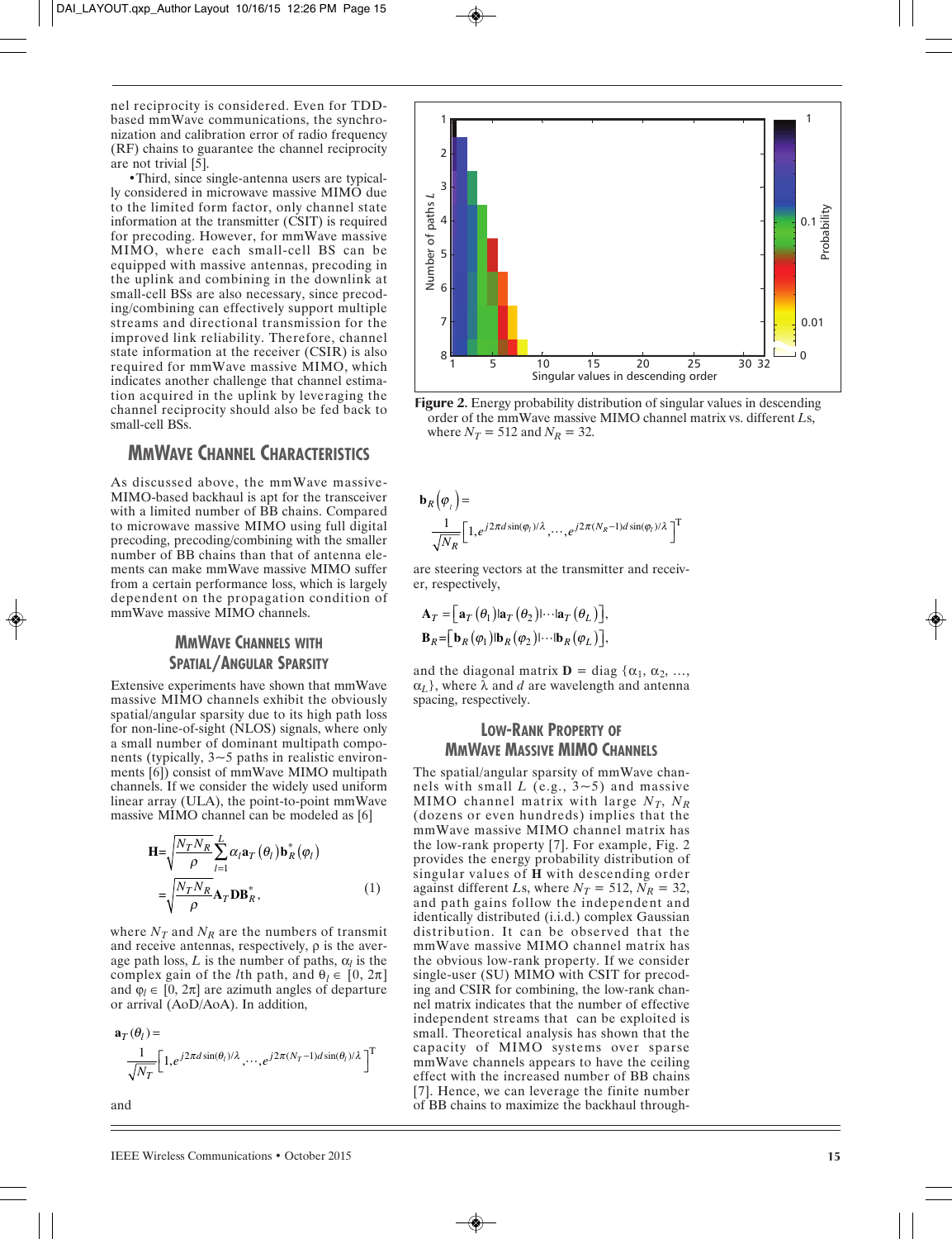

**Figure 3.** Comparison of precoding/combining schemes, where PA denotes power amplifier and LNA denotes low-noise amplifier: a) analog precoding/combining scheme in mmWave multi-antenna systems; b) digital precoding in microwave massive MIMO for RAN; c) conventional hybrid precoding/combining in mmWave massive MIMO for RAN; d) proposed DPSN-based hybrid precoding/combining for mmWave massive MIMO in UDN backhaul.

put over sparse mmWave channels, where the number of BB chains can be as small as the effective rank of the mmWave massive MIMO channel matrix.

# **KEY ISSUES OF DESIGNING MMWAVE MASSIVE MIMO FOR 5G UDN BACKHAUL HYBRID PRECODING/COMBINING DESIGN**

In order to realize the reliable point-to-multipoint (P2MP) backhaul link, mmWave massive MIMO for UDN backhaul should exploit the flexible beamforming and spatial multiplexing to simultaneously support multiple small-cell BSs and provide multiple streams for each small-cell BS, which challenges conventional precoding/ combining schemes.

#### **Overview of Existing Precoding/Combining Schemes**: Conventional mmWave multi-antenna systems utilize a single RF chain and analog (e.g., ferrite-based) phase shifters for precoding/combining as shown in Fig. 3a, but are limited to SU-MIMO with a single stream. Full digital precoding in microwave massive MIMO, as shown in Fig. 3b, can simultaneously support multiple single-antenna users (i.e., multi-user [MU]-MIMO), but it requires one specific RF chain to be connected to each antenna, which can be unaffordable in mmWave communications [7]. Recently, the hybrid precoding/combining scheme consisting of analog and digital precoding/combining, as shown in Fig. 3c, has been proposed for mmWave massive MIMO with the reduced cost and complexity of the transceiver. However, state-of-the-art hybrid precoding/combining schemes are usually limited to SU-MIMO with multiple streams or MU-MIMO with a single stream for each user [4, 6–8].

**Proposed DPSN-Based Hybrid Precoding/Combining: Multi-User and Multi-Stream**:To support multi-user and multi-stream, we propose the DPSN-based hybrid precoding/combining scheme as shown in Fig. 3d, which can effectively reduce the cost and complexity of the transceiver. Specifically, consider the macrocell BS has *N*<sup>a</sup> Ma antennas but  $N_{\rm BB}^{\rm Ma}$  BB chains, where  $N_{\rm a}^{\rm Ma} \gg N_{\rm BB}^{\rm Ma}$ , while each  $\frac{1}{\text{Small-cell BS}}$  has  $N_a^{\text{Sm}}$  antennas but  $N_{\text{BB}}^{\text{Sm}}$  BB chains, where  $N_a^{\text{Sm}} \gg N_{\text{BB}}^{\text{Sm}}$ . The number of simultaneously supported small-cell BSs is *K*.  $\mathbf{H}_k$ <br>  $\in \mathbb{C}^{N_a^{\text{MA}}} \times N_a^{\text{SM}}$  with  $N_a^{\text{Ma}} > N_a^{\text{Sm}}$  denotes the mmWave massive MIMO channel matrix associated with the macrocell BS and the *k*th smallcell BS, and it can be expressed as follows according to singular value decomposition (SVD):

$$
\mathbf{H}_{k} = \begin{bmatrix} \mathbf{U}_{k}^{1} \mathbf{U}_{k}^{2} \end{bmatrix} \begin{bmatrix} \Sigma_{k}^{1} & \mathbf{0} \\ \mathbf{0} & \Sigma_{k}^{2} \\ \mathbf{0} & \mathbf{0} \end{bmatrix}
$$
\n
$$
\begin{bmatrix} (\mathbf{V}_{k}^{1})^{*} \\ (\mathbf{V}_{k}^{2})^{*} \end{bmatrix} \approx \mathbf{U}_{k}^{1} \Sigma_{k}^{1} (\mathbf{V}_{k}^{1})^{*},
$$
\n(2)

where both  $[\mathbf{U}_k^1 | \mathbf{U}_k^2] \in \mathbb{C}^{N_a^{\mathbf{M}a} \times N_a^{\mathbf{M}a}}$  and  $[\mathbf{V}_k^1 | \mathbf{V}_k^2]$ <sup>\*</sup>  $\in \mathbb{C}^{N_a^s} \times N_a^s$  are unitary matrices,  $\Sigma_k^1 \in \mathbb{C}^{R_k \times R_k}$ and  $\Sigma_k^2 \in \mathbb{C}^{(N_3^{\text{Sim}} - R_k) \times (N_3^{\text{Sim}} - R_k)}$  are diagonal matrices whose diagonal elements are singular values of  $H_k$ , and  $R_k$  is the effective rank of  $H_k$ . The approximation in Eq. 2 is due to the low-rank property of  $H_k$  with  $\Sigma_k^2 \approx 0$ , so  $U_k^1 \in \mathbb{C}^{N_a^2 \times R_k}$ and  $(V_k^1)^* \in \mathbb{C}^{R_k \times N_a^s}$ .

Equation 2 indicates that  $N_{\rm BB}^{\rm Ma}$  and  $N_{\rm BB}^{\rm Sm}$  can be reduced to  $R_k$  in SU-MIMO due to only  $N_s$  = *Rk* effective independent streams. Moreover, we can use the precoding matrix  $P_k = (U_k^1)^*$  and the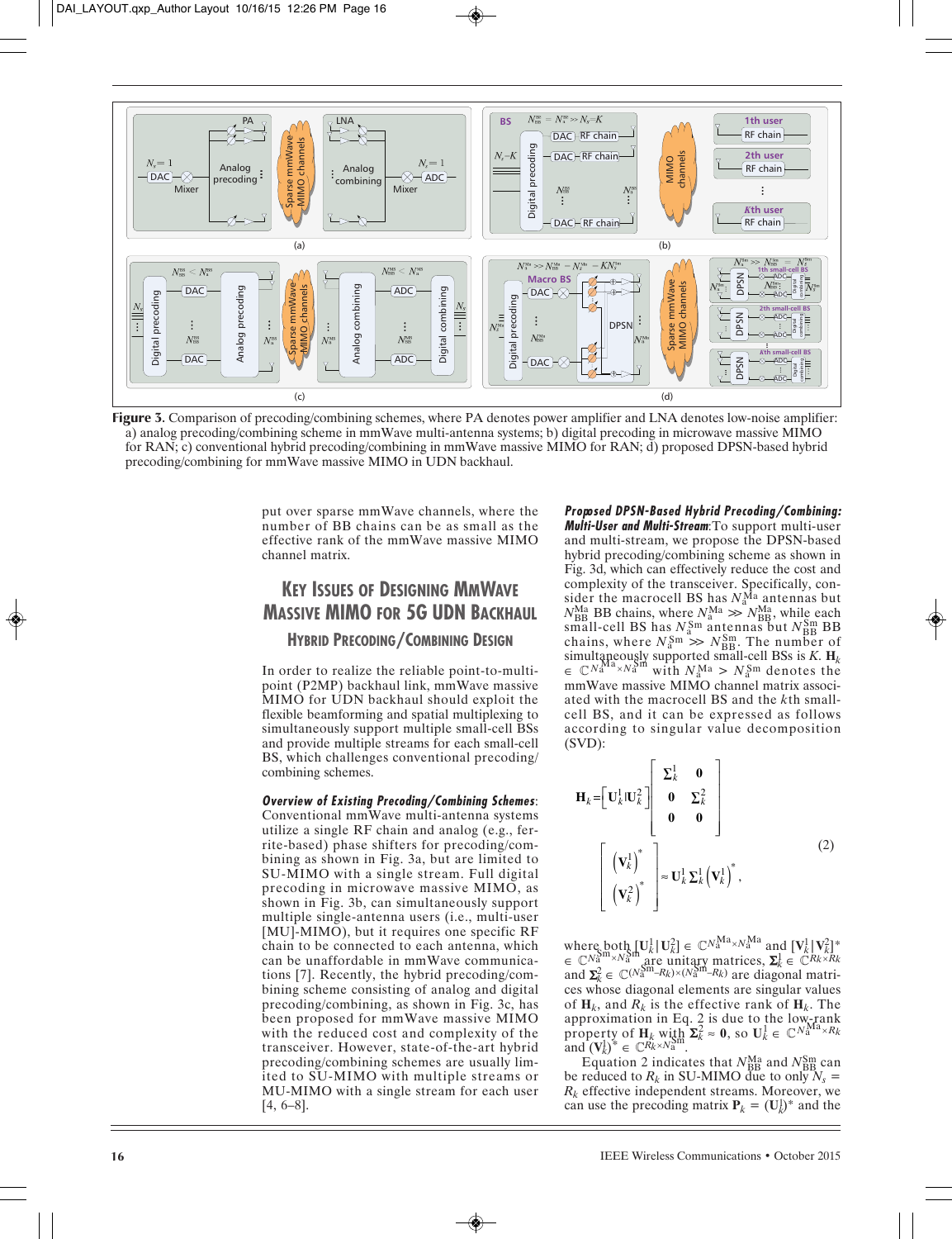combining matrix  $C_k = V_k^1$  to effectively realize the independent multi-stream transmission [9]. To achieve this goal, we can use the emerging low-cost silicon-based SiGe and complementary metal oxide semiconductor (CMOS)-based programmable DPSN [10] to realize partial precoding/combining in the analog RF. With the cascade of the digital precoding matrix  $P_{d,k}$  $\mathbb{C}^{R_k \times R_k}$  (or combining matrix  $\mathbf{C}_{d,k} \in \mathbb{C}^{R_k \times R_k}$ ) and analog precoding matrix  $P_{a,k} \in \mathbb{C}^{R_k \times N_M^M}$  (or combining  $\mathbf{C}_{a,k} \in \mathbb{C}^{N \times m \times R_k}$ , we can use  $\mathbf{P}_{d,k} \mathbf{P}_{a,k}$ (or  $C_{a,k}C_{d,k}$ ) to approximate  $P_k$  (or  $C_k$ ). Consider the precoding; for instance, we can use the following iterative approach to acquire **P***d,k* and  $\mathbf{P}_{a,k}$  that can minimize  $\|\mathbf{P}_k - \mathbf{P}_{d,k}\mathbf{P}_{a,k}\|_F$  with the constraint that elements in  $P_{a,k}$  are constant modulus. We initialize that  $\tilde{P}_k \leftarrow P_k$ . Then we perform the following operations iteratively until  $\mathbf{P}_{a,k}$  and  $\mathbf{P}_{d,k}$  converge:

1. Every element of  $P_{a,k}$  has the same phase as the corresponding element of  $\tilde{P}_k$ .

$$
2. \mathbf{P}_{d,k} \leftarrow \mathbf{P}_k \left( \mathbf{P}_{a,k} \right)^{\dagger}.
$$

 $\mathbf{B} \cdot \mathbf{P}_k \leftarrow (\mathbf{P}_{d,k})^{\dagger} \mathbf{P}_k.$ 

Note that  $P_{a,k}$  always meets the constraint of constant modulus, and  $()^{\dagger}$  is the Moore-Penrose pseudoinverse. Similarly, we can acquire **C***d,k* and  $\mathbf{C}_{a,k}$  according to  $\mathbf{C}_k$  with the same approach. Besides, some power allocation strategies such as waterfilling can be integrated in the digital baseband precoding/combining to further improve the achievable throughput

Furthermore, consider the downlink MU-MIMO, where the channel matrix between a macrocell BS and *K* small-cell BSs can be denoted as  $\mathbf{H} \in \mathbb{C}^{N_a^{\text{Ma}} \times KN_a^{\text{am}}}$ , and it can be represented as  $\mathbf{H} = [\mathbf{H}_1 | \mathbf{H}_2 | \dots | \mathbf{H}_K]$  with  $\mathbf{H}_k \approx \mathbf{U}_k^1 \mathbf{\Sigma}_k^1 (\mathbf{V}_k^1)^*$ for  $1 \leq k \leq K$  according to Eq. 2. Hence,  $\hat{H}$  can be further expressed as

$$
\mathbf{H} \approx \left[ \mathbf{U}_{1}^{1} | \mathbf{U}_{2}^{1} | \cdots | \mathbf{U}_{K}^{1} \right] \times \text{diag} \left\{ \Sigma_{1}^{1}, \Sigma_{2}^{1}, \cdots, \Sigma_{K}^{1} \right\}
$$

$$
\times \text{diag} \left\{ \left( \mathbf{V}_{1}^{1} \right)^{*}, \left( \mathbf{V}_{2}^{1} \right)^{*}, \cdots, \left( \mathbf{V}_{K}^{1} \right)^{*} \right\},\tag{3}
$$

where  $H_k$  for  $1 \leq k \leq K$  are assumed to share the same effective rank  $R_k = R$ . For precoding/combining in the proposed MU-MIMO system, the analog precoding matrix at the macrocell BS is  $\mathbf{P}_a = [\mathbf{P}_{a,1}^T | \mathbf{P}_{a,2}^T] \dots | \mathbf{P}_{a,K}^T] \in \mathbf{E}^{KR \times N_a^M}$ , and the analog and digital combining matrices for the *k*th small-cell BS can be  $C_{a,k}$  and  $C_{d,k}$ , respectively. To further eliminate the multi-user interference, digital precoding  $P_d = (P_a \mathbf{U}^{0/0})^{-1}$  is proposed at the macrocell BS, where  $\mathbf{U}^{0} =$  $[\mathbf{U}_1^1 | \mathbf{U}_1^2 | \dots | \mathbf{U}_K^1]$ . The precoding/combining in the uplink of mmWave massive-MIMO-based backhaul is similar to the downlink, which will not be detailed in this article owing to the space limitation.

The proposed precoding/combining scheme can diagonalize the equivalent channel  $P_dP_aH$ diag  ${C_1, C_2, \ldots, C_K}$  with  $C_k = C_{a,k} C_{d,k}$  to realize multi-user and multi-stream transmission, which is essentially different from existing schemes. Moreover, thanks to the obvious low-rank property of the mmWave massive MIMO channel matrix as shown in Fig. 2, the proposed precoding/combining with the reduced number of BB chains only suffers from a negligible performance loss, which is shown later.

#### **CSI ACQUISITION FOR MMWAVE MASSIVE MIMO**

To effectively realize the proposed DPSN-based hybrid precoding/combining scheme, a reliable CSI acquisition scheme with low overhead is another challenge.

**Challenging Channel Estimation for MmWave Massive MIMO**: As discussed earlier, mmWave massive MIMO may suffer from the prohibitively high overhead for channel estimation, and calibration error of RF chains as well as synchronization are also not trivial in TDD. Additionally, due to the much smaller number of BB chains than that of antennas, the effective dimensions that can be exploited for channel estimation will be substantially reduced although massive antennas are employed. Furthermore, channel estimation in the digital baseband should consider the characteristics of phase-shifter networks at both macrocell BS and small-cell BSs, which can make it more complex. Finally, due to the strong signal directivity of mmWave, reliable channel estimation requires sufficient received signal power, which means at least partial CSIT is necessary to ensure beamforming at the transmitter to match mmWave MIMO channels.

**Overview of Existing Channel Estimation Schemes**: Wireless local area networks (WLANs) (IEEE 802.11ad) relies on beamforming training to compensate the large path loss in 60 GHz [7]. The specific training consists of three phases:

- Sector-level sweep is to select the best transmit and optionally receive antenna sector.
- Beam refinement is used for fine adjustment of beamforming.
- Beam tracking can adjust beamforming during data transmission.

In wireless personal area networks (WPANs) (IEEE 802.15.3c), a codebook is designed in scenarios of indoor communications with the small number of antennas [7], where the beamforming protocol is similar to that in IEEE 802. 11ad. However, both of them only consider the analog beamforming (precoding). Reference [6] proposed a hierarchical multi-resolution codebookbased channel estimation for hybrid precoding/ combining scheme. However, the proposed scheme may suffer from destructive interference between the path gains when multiple paths are summed up in the earlier stages of the proposed algorithm [6].

**Proposed CS-Based Channel Estimation for mmWave Massive MIMO**: Some unique features of mmWave massive MIMO channels can be leveraged to alleviate the challenging problem of channel estimation:

- Due to the fixed BS locations, mmWave massive MIMO channels used for backhaul stay almost unchanged for a long time. This long coherence time of channels indicates that channels do not need to be estimated very frequently compared to that in RAN.
- The low-rank property of the mmWave massive MIMO channel matrix indicates that although the dimension of the matrix can be huge, its effective degrees of freedom (DoF) can be small. This inspires us to reconstruct

Small cells in future UDN can provide the Gbps user experience, which requires large transmission bandwidth. To realize mmWave massive-MIMO-based backhaul, the cost of conventional high-speed ADC with high resolution can be unaffordable, while low-resolution ADC with low hardware cost is appealing.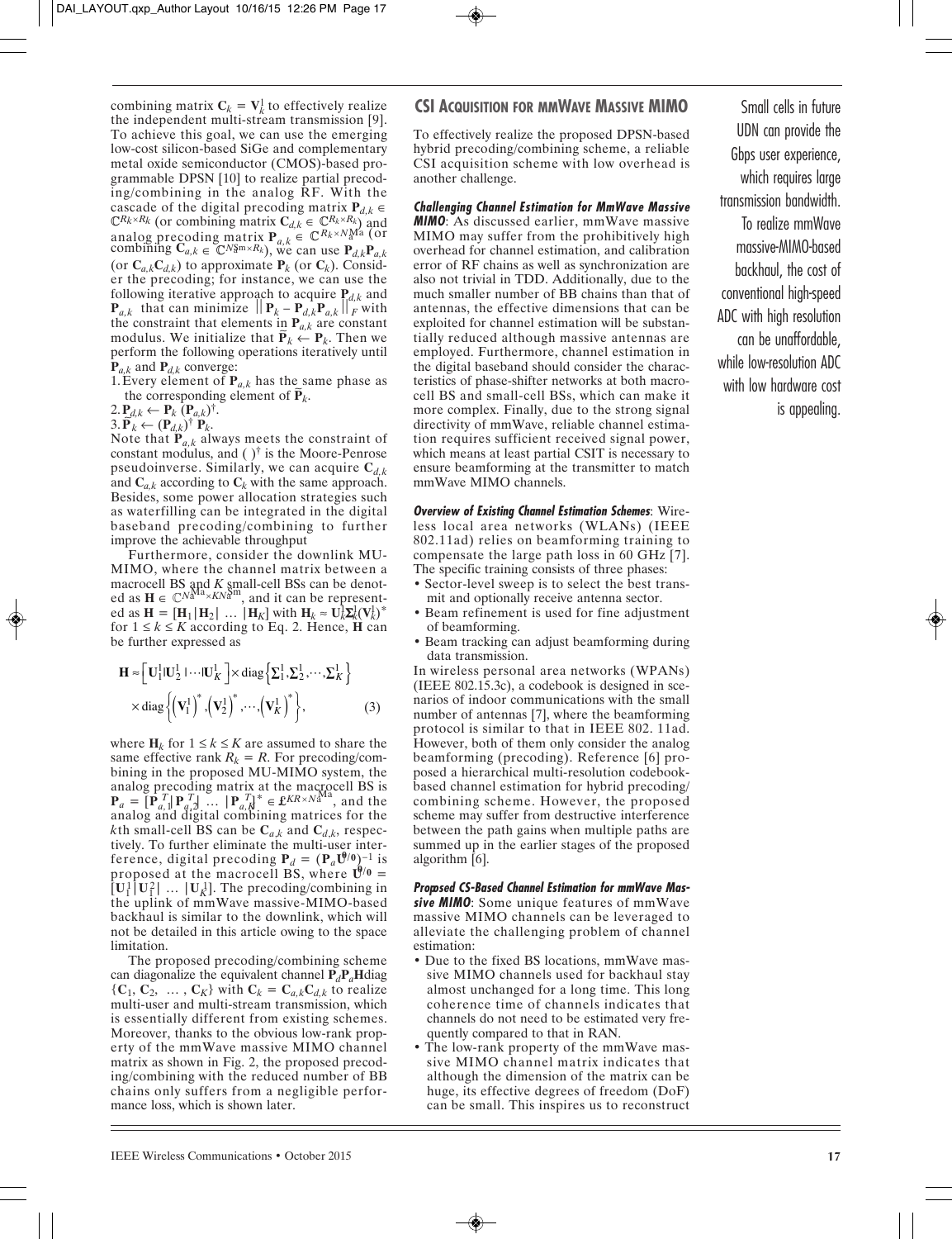

**Figure 4.** CS-based channel estimation for mmWave massive-MIMO-based UDN backhaul: a) Coarse channel estimation; b) AoA and path gains estimation at small-cell BS; c) AoD and path gains estimation at macrocell BS.

the channel matrix with significantly reduced measurements (sub-Nyquist sampling) under the framework of CS [11].

By leveraging these features, we propose a CS-based channel estimation scheme as illustrated in Fig. 4, which consists of the following three phases.

**Phase 1: coarse channel estimation**, as illustrated in Fig. 4a, aims to acquire partial CSIT to generate the appropriate beamforming patterns for the following fine channel estimation with improved received signal power. Specifically, the macrocell BS sequentially broadcasts  $L_{\text{Ma}}$  predefined beamforming patterns in  $L_{\text{Ma}}$  successive time slots, while in every time slot, each smallcell BS sequentially receives signals with  $L_{Sm}$ combining patterns in  $L_{Sm}$  successive sub-time slots. Then each small-cell BS feeds back the indices of several optimal beamforming/combining patterns to the macrocell BS.

**Phase 2: channel estimation at small-cell BS***,* as shown in Fig. 4b, aims to estimate AoA and path gains at each small-cell BS. The macrocell BS performs beamforming according to the feedback, while the *k*th small-cell BS estimates AoA and path gains by exploiting the finite rate of innovation (FRI) theory (analog CS) [11]. With the aid of the predefined training signals **S**  $\in \mathbb{C}^{T_{\text{gan}}^{\text{Sm}} \times N_{\text{BB}}^{\text{M}}}$ , the received signals at the smallcell BS is  $\mathbf{SP}_d\mathbf{P}_a\mathbf{A}_T\mathbf{DB}_R^*\mathbf{C}_a\mathbf{C}_d$  according to Eq. 1, where the index  $k$  is omitted,  $T_{\text{gain}}^{\text{Sm}}$  is the time overhead. Since DPSN can disable some phaseshifters to set some elements of  $C_a$  to be zeros, the AoA and path gains estimation can be solved by the specific algorithms of FRI theory, e.g., estimating signal parameters via rotational invariance techniques (ESPRIT) algorithm [11].

**Phase 3: channel estimation at macrocell BS**, as shown in Fig. 4c, aims to estimate AoD and path gains at the macrocell BS. The specific procedure is similar to *Phase 2*, where the *k*th smallcell BS transmits training signal while the macrocell BS estimates channels.

The FRI theory [11] can be used to accurately acquire the super-resolution estimation of AoA/AoD to effectively distinguish multiple paths with small angular difference, which can also relax the required resolution of the beamforming patterns in coarse channel estimation.

According to the estimated parameters and Eq. 1, both macrocell BS and small-cell BSs can acquire the complete CSI for the following precoding/combining.

**Other Issues of Channel Estimation:** There still remains some problems to be investigated further, such as the optimal beamforming/combining patterns in coarse channel estimation [6, 7], training signals for AoA/AoD and path gains estimation [8], low-complexity high-accuracy CS-based channel estimation algorithms, effective channel feedback scheme, dynamic channel tracking to combat sudden blockage or slow channel changes. For instance, the microwave control link with only limited resource can be used to feedback the estimated parametric AoA/AoD, since the number of AoA/AoD is typically  $3~5$  [6]. Regarding the CS-based channel estimation algorithm, in addition to FRI theory, other CS approaches such as low-rank matrix reconstruction are expected to be tailored for mmWave massive MIMO with low complexity [11]. Besides, the proposed channel estimation scheme (including the coarse channel estimation and the following estimation of AoA/AoD and path gains) is used to initially build the UDN backhaul link, where the latency can be negligible. Once the backhaul link is built, only the estimation of AoA/AoD and path gains is required to track the channels and then adjust the corresponding precoding/combining, where the training sequences and data can be multiplexing in the time domain, so the latency can also be negligible.

## **LOW-COMPLEXITY HYBRID PRECODING/ COMBINING FOR MMWAVE MASSIVE 3D MIMO**

For UDN in an urban area, the precoding/combining scheme for mmWave massive 3D MIMO can exploit both azimuth and elevation to achieve improved performance for backhaul link. Hence, the ULA-based hybrid precoding/combining scheme and the associated channel estimation proposed in this article should be extended to mmWave massive 3D MIMO in the future. Additionally, SVD and waterfilling may impose higher computational complexity on the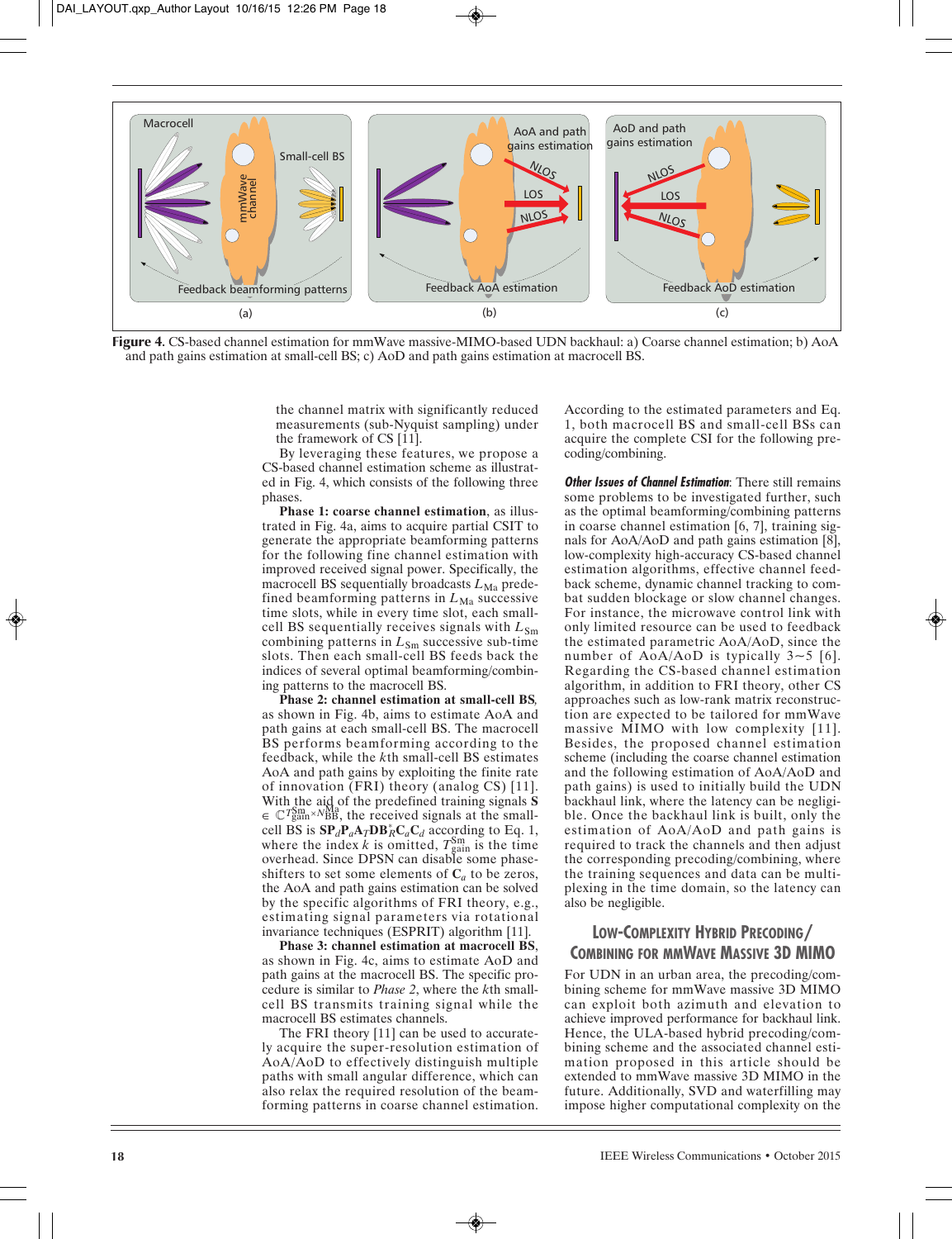

**Figure 5.** Comparison of the achievable rates between the proposed hybrid precoding/combining scheme and the optimal full digital one: a)  $K_{\text{factor}} = 0$  dB; b)  $K_{\text{factor}} = 10$  dB.

hybrid precoding/combining in the 3D MIMO. Therefore, low-complexity hybrid precoding/ combining schemes are desired for practical system design. For instance, the spatial/angular sparsity of mmWave massive MIMO channels and the geometric structure of mmWave massive 3D MIMO may be exploited to reduce the complexity of SVD, while other sub-optimal power allocations can be considered to approach the performance of waterfilling with much lower complexity.

#### **SAMPLING WITH LOW-RESOLUTION ADC**

Small cells in future UDN can provide gigabitper-second user experience, which requires large transmission bandwidth. To realize mmWave massive-MIMO-based backhaul, the cost of conventional high-speed ADC with high resolution can be unaffordable, so low-resolution ADC with low hardware cost is appealing. So far, 1-bit ADC-based signal detection and precoding/combining have been investigated for mmWave massive MIMO [7, 12]. However, further efforts are still needed to generalize the associated results of 1-bit to more general cases, and constellation mapping, channel estimation, training signals, and so on may need to be reconsidered if lowresolution ADC is adopted.

#### **PERFORMANCE COMPARISON**

Figure 5 compares the achievable rates (bit per channel use, bpcu) of the proposed DPSN-based hybrid and optimal full digital precoding/combining schemes in the downlink, where both the waterfilling power allocation and equal power allocation are investigated. In simulations, ULA is considered at both macro and small-cell BSs, the working frequency is 60 GHz,  $K = 4$ ,  $N_a^{\text{Ma}} =$ 512, and  $N_{\rm eq}^{\rm Sm} = 32$ . For the optimal full digital scheme,  $N_{\rm BB}^{\rm Sm} = N_{\rm a}^{\rm Sm}$  and  $N_{\rm BB}^{\rm Ma} = N_{\rm a}^{\rm Ma}$ , where the ideal CSIT and CISR are assumed as the upper bound of rate. In the proposed scheme,  $N_{\rm BB}^{\rm Sm} = 4$ and  $N_{\rm BB}^{\rm Ma} = 16$ , where cases of ideal CSI known

by transceiver and nonideal CSI acquired by the proposed CS-based channel estimation scheme are considered. For mmWave massive MIMO channels, *L* in the simulations follows the discrete uniform distribution  $U_d[2, 6]$ , and AoA/AoD follow the continuous uniform distribution  $U_c[0, 2\pi)$ . For path gains, we consider Rican fading consisting of one LOS path and *L* – 1 equal-power NLOS paths, where path gains follow the mutually independent complex Gaussian distribution with zero means, and *K*factor denotes the ratio between the power of the LOS path and the power of the NLOS path.

Figure 5 shows that the proposed hybrid scheme with ideal CSIT and CSIR suffers from a negligible rate loss compared to the optimal full digital scheme, although the proposed scheme only uses a much smaller number of BB chains. This is because the proposed scheme exploits the low-rank property of the mmWave massive MIMO channel matrix, where capacity exhibits a ceiling effect when the number of BB chains are sufficiently large. Moreover, with the increased  $T_{\text{gain}}^{\text{Sm}}$ , the rate of the proposed scheme with CSbased channel estimation approaches that with ideal CSI. This is because the increased number of measurements can improve channel estimation performance. Besides, schemes with waterfilling power allocation outperform those with equalpower allocation, which indicates that waterfilling or other power allocations should be considered in practical system design for improved backhaul throughput.

# **BENEFITS AND OPPORTUNITIES OF MMWAVE MASSIVE-MIMO-BASED BACKHAUL NETWORK**

#### **POINT-TO-MULTIPOINT BACKHAUL**

In a conventional wireless backhaul network, point-to-point (P2P) and P2MP are two typical network topologies. A general consensus is that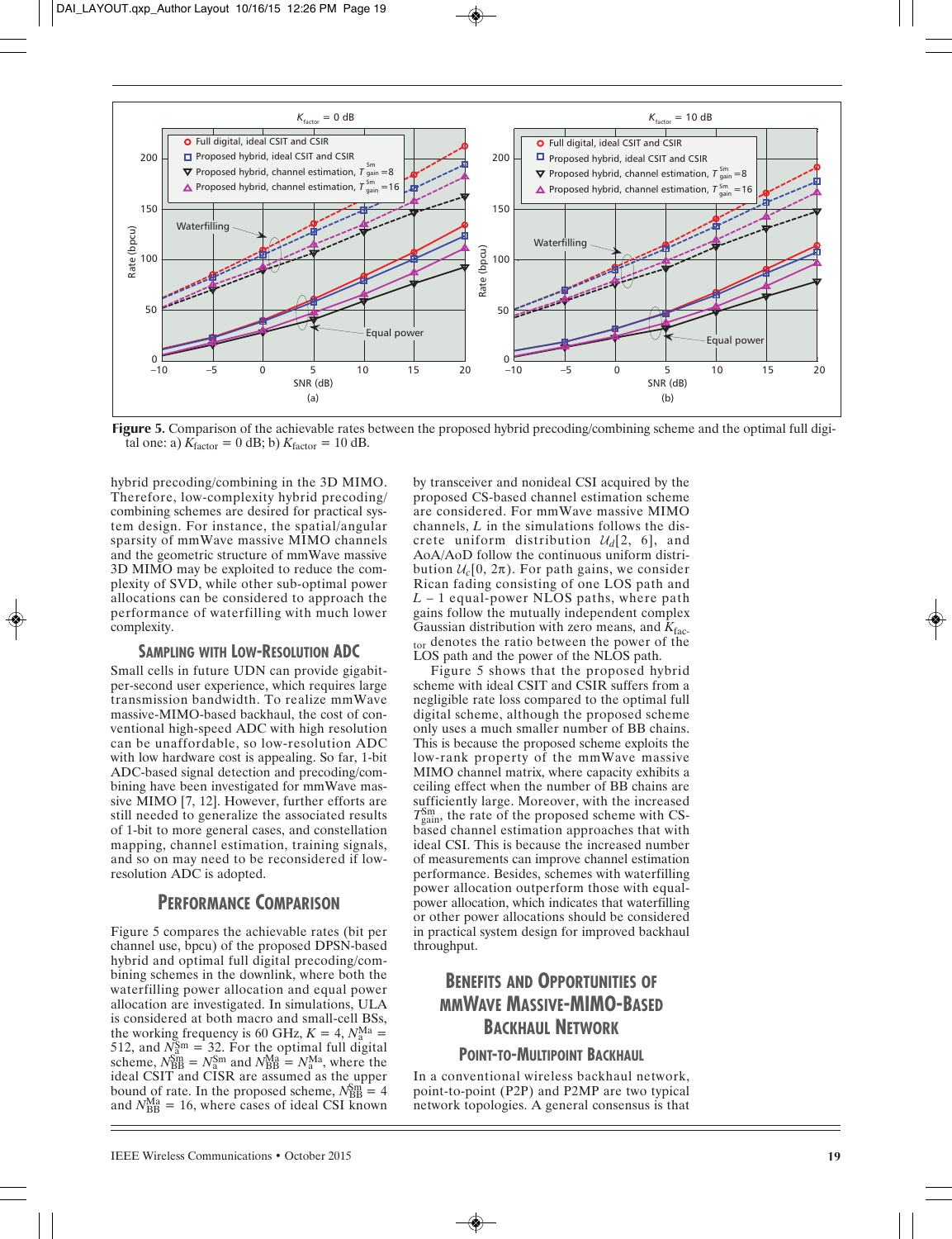The proposed scheme can guarantee the macrocell BS to simultaneously support multiple small-cell BSs with multiple streams for each small-cell BS. This is essentially different from conventional hybrid precoding/combining used for RAN.

P2MP has a lower total cost of ownership than that of P2P [2]. So far, P2P has been widely used in both microwave and mmWave backhaul systems, while P2MP has been implemented in sub-6 GHz licensed band. However, there are no satisfactory P2MP-based backhaul solutions in mmWave, which is urgently desired by industry. In this article, the proposed mmWave massive-MIMO-based wireless backhaul enables a macrocell BS to simultaneously support multiple small-cell BSs, which can provide a viable approach to realize the P2MP backhaul in mmWave.

#### **BEAM-DIVISION-MULTIPLEX-BASED SCHEDULING**

Time-division multiplex (TDM)-based scheduling has been proposed for mmWave-based backhaul [2]. However, this scheme may suffer from latency, since backhaul links between different small-cell BSs and a macrocell BS multiplex in different time slots. In this article, the proposed mmWave massive-MIMO-based backhaul network can realize beam-division multiplexing (BDM)-based scheduling due to the flexible spatial multiplexing and hybrid beamforming. In a practical backhaul network, according to the backhaul load, the macrocell BS can flexibly combine TDM and BDM to support more smallcell BSs. For instance, links with heavy load or without the LOS paths can be assigned more beam resources, while multiple links with light load can multiplex in the time domain. Additionally, TDM-based in-band mmWave backhaul was recently proposed for reduced cost, where backhaul and RAN share the same frequency band [2]. Obviously, with the proposed mmWave massive MIMO scheme, BDM-based scheduling may be another competitive solution for the in-band mmWave backhaul with lower latency.

## **TDD IS SUITABLE FOR MMWAVE BACKHAUL NETWORK**

For frequency-division duplex (FDD)-based mmWave backhaul, the uplink and downlink have to use different bands. However, the regulation in mmWave may be different in different countries. This indicates that one single device may not be suitable in various countries. In contrast, the uplink and downlink in TDD share the same band. Hence, a single device can be employed in various countries. Moreover, since different operators will employ UDN in the same areas, the mutual interference of backhaul networks must be considered. Compared to FDD with different uplink/downlink channels, TDD makes it easier to find clean spectrum and avoid interference. Moreover, since asymmetric traffic is dominant in a backhaul network, TDD can flexibly adjust the ratio of time slots in the uplink and downlink according to the traffic requirement [5]. For a practical TDD mmWave massive-MIMO-based backhaul, adaptive interference management is desired to avoid mutual interference of different operators' UDN, and automated configuration solutions are expected for the plug-and-play backhaul network, especially for unlicensed V-band. For licensed E-band, spectrum regulation needs to be further improved.

## **CONCLUSIONS**

This article discusses a promising wireless backhaul based on mmWave massive MIMO for future 5G UDN. We have explored the fundamental issues of the implementation of mmWave massive MIMO for wireless backhaul. Especially, by leveraging the low-rank property of the mmWave massive MIMO channel matrix, we propose a DPSN-based hybrid precoding/combining scheme and the associated CS-based channel estimation scheme. The proposed scheme can guarantee that the macrocell BS simultaneously supports multiple small-cell BSs with multiple streams for each small-cell BS. This is essentially different from conventional hybrid precoding/combining used for RAN. The proposed scheme can provide a viable approach to realize the desired P2MP backhaul topology and novel BDM-based scheduling, and it may also facilitate the in-band backhual in mmWave. Additionally, some potential research directions to enable mmWave massive-MIMO-based wireless backhaul are highlighted, which may become active research topics in near future.

#### **REFERENCES**

- [1] C.-L. I *et al.*, "Toward Green and Soft: A 5G Perspective," *IEEE Commun. Mag.*, vol. 52, no. 2, Feb. 2014, pp. 66–73.
- [2] R. Taori and A. Sridharan, "Point-to-Multipoint In-Band mmWave Backhaul for 5G Networks," *IEEE Wireless Commun.*, vol. 53, no. 1, Jan. 2015, pp. 195–201.
- [3] L. Wei *et al.*, "Key Elements to Enable Millimeter Wave Communications for 5G Wireless Systems," *IEEE Wireless Commun.*, vol. 21, no. 6, Dec. 2014, pp. 136–43.
- [4] S. Han *et al.*, "Large-Scale Antenna Systems with Hybrid Analog and Digital Beamforming for Millimeter Wave 5G," *IEEE Commun. Mag.*, vol. 53, no. 1, Jan. 2015, pp. 186–94.
- [5] P. Chan *et al.*, "The Evolution Path of 4G Networks: FDD or TDD?," *IEEE Commun. Mag.*, vol. 44, no. 12, Dec. 2006, pp. 42–50.
- [6] A. Alkhateeb *et al.*, "Channel Estimation and Hybrid Precoding for Millimeter Wave Cellular Systems," *IEEE J. Selected Topics in Signal Processing*, vol. 8, no. 5, Oct. 2014, pp. 831–46.
- [7] A. Alkhateeb *et al.*, "MIMO Precoding and Combining Solutions for Millimter-Wave Systems," *IEEE Commun. Mag.*, vol. 52, no. 12, Dec. 2014, pp. 122–31.
- [8] S. Han *et al.*, "Reference Signals Design for Hybrid Analog and Digital Beamforming," *IEEE Commun. Lett.*, vol. 18, no. 7, July 2014, pp. 1191–93.
- [9] D. Tse, *Fundamentals of Wireless Communicatio*n, Cambridge Univ. Press, 2005.
- [10] Y. Yu, P. Baltus, and A. Roermund, *Integrated 60 GHz RF Beamforming in CMOS*, Springer, 2011.
- [11] Y. C. Eldar and G. Kutyniok, *Compressed Sensing: Theory and Applications*, Cambridge Univ. Press, May 2012.
- [12] S. Wang, Y. Li, and J. Wang, "Multiuser Detection in Massive Spatial Modulation MIMO with Low-Resolution ADCs," *IEEE Trans. Wireless. Commun.*, vol. 14, no. 4, Apr. 2015, pp. 2156–68.

#### **BIOGRAPHIES**

ZHEN GAO (gao-z11@mails.tsinghua.edu.cn) is currently working toward his Ph. D. degree in electronic engineering at Tsinghua University, Beijing, China. His research interests include sparse signal processing, massive MIMO, millimeter-wave communications, and others.

LINGLONG DAI [M'11, SM'14] (daill@tsinghua.edu.cn) received his B.S. degree from Zhejiang University in 2003, his M.S. degree (with the highest honor) from the China Academy of Telecommunications Technology (CATT) in 2006, and his Ph.D. degree (with the highest honor) from Tsinghua University in 2011. From 2011 to 2013, he was a postdoctoral fellow at the Department of Electronic Engineering, Tsinghua University, and then in July 2013, he became an assistant professor with the same department.